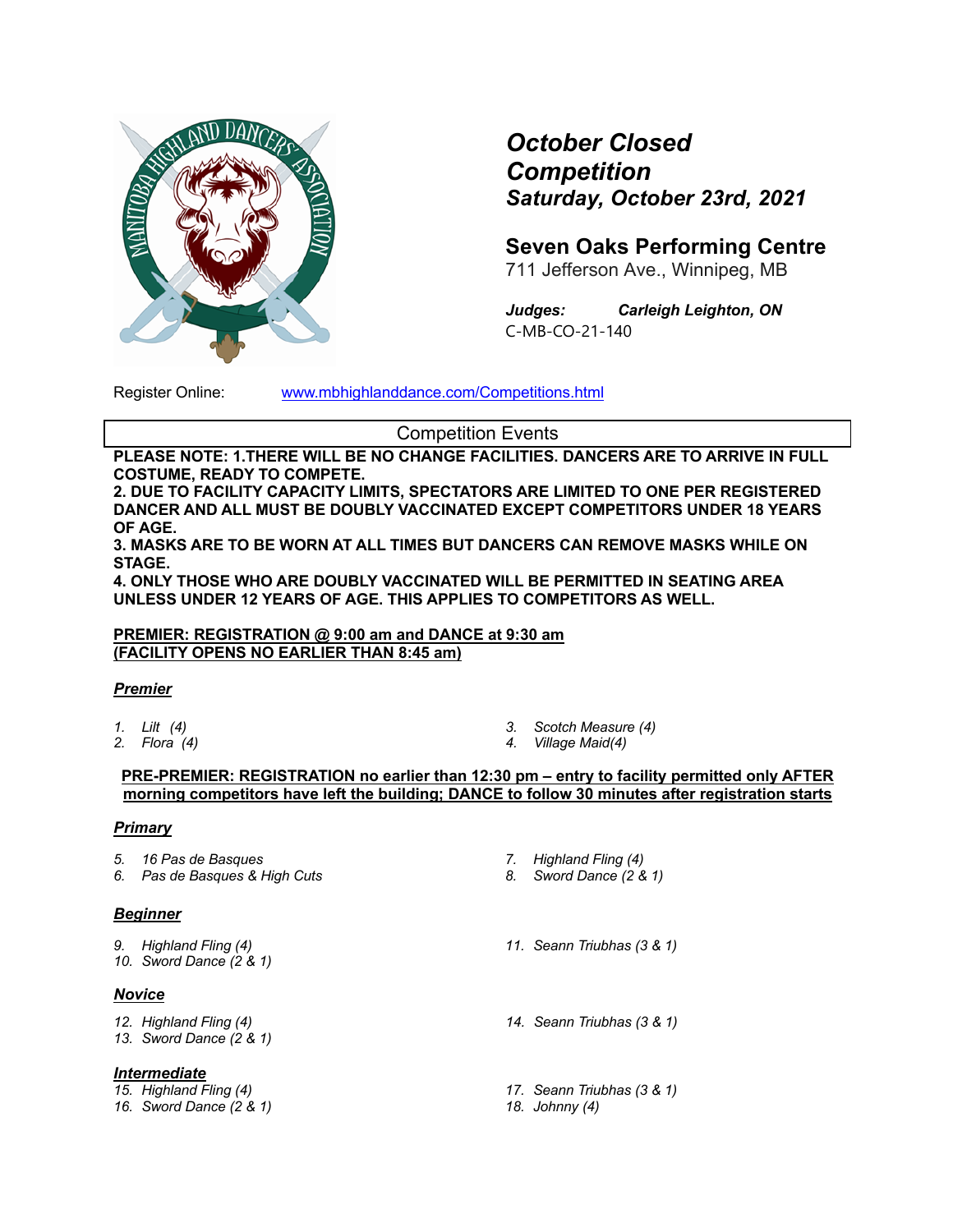#### *Competition Rules & Regulations*

- 1. All dancing events are governed by RSOBHD rules. All judges' decisions are final.
- 2. Registration is online only. Opening date for entries is Payment Received Online no earlier than **18:00h CDT Friday, October 1, 2021.** Any portion of an entry received online before this date/time will incur a 2-week hold. Closing date for entries is Payment Received Online no later than **23:59h CDT Wednesday, October 13, 2021.**  No courier, email or hand deliveries. Classes will be determined based on entries at the time of closing. Late entries, with an additional \$25 fee, will only be accepted at the discretion of the Competition Registrar. You may contact the Competition registrar at registration@mbhighlanddance.com with any questions.
- 3. The competition committee reserves the right to combine, split or delete classes according to registration.
- 4. Age is as of day of competition.
- 5. Dancers **MUST** present a current RSOBHD Registration Card at registration on the day of competition in order to dance. As per ScotDance Canada rules, if a current RSOBHD card cannot be provided, a \$10 fee will be charged and if the dancer wins medals or honoraria in lieu of medals, those awards will be withheld until the card is produced. Any cost associated with delivering awards to the dancer will be borne by the dancer.
- 6. Any change in dancer classification or additional dances must be emailed to registration@mbhighlanddance.com **prior to** the day of the competition, in accordance with the timing set out in rule #2.
- 7. Competitors will dance in reverse order of entry. Dancers not present when their class is called will only be permitted to dance out of order at the discretion of the Technical Advisor.
- 8. Dancers, Spectators and Volunteers are to read and comply with the Covid Protocols appearing in the appendix to this Registration Form
- 9. Medals, ribbons and trophies will be awarded for all classes, except Primary who receive medals and ribbons only. Honoraria, in lieu of medals and ribbons, will be awarded to Premier dancers 16 years and over. Honoraria are as follows: 1<sup>st</sup>: \$40, 2<sup>nd</sup>: \$35, 3<sup>rd</sup>: \$30, 4<sup>th:</sup> \$25, 5<sup>th</sup>:\$20, 6<sup>th</sup>:\$15. All Intermediate and Premier classes will be awarded a class aggregate trophy and a runner-up trophy. Dancers must remain in full costume to receive awards.
- 10. All perpetual trophies remain the property of the MHDA. Recipients of a perpetual trophy have the trophy on loan until the equivalent competition next year. Recipients are responsible for name engraving and care of the trophy. Repairs, other than normal use, will be the recipient's responsibility. Any damage should be reported to the Medals and Trophies Coordinator as soon as possible.
- 11. For each class, the overall winner is determined by the total aggregate points obtained over the individual events regardless of the number of competitors in each dance.
- 12. Protests must be made in writing, signed and presented to the competition coordinator on the day of the competition accompanied by a \$25.00 fee, which is refunded if sustained.
- 13. **Entry Fees**: **\$8.00** per dance, plus provincial surcharge and processing fee. All competitors must be current full members of the MHDA. Proof of membership may be requested. Refunds with a medical certificate only, however, a dancer who does not attend due to Covid isolation rules (e.g. awaiting results of a Covid test; has a recent positive Covid test; is a recent close contact of someone with Covid, is experiencing Covid symptoms but not yet tested,…) may apply for a refund within two days of the competition. Competitor numbers will be picked up at the registration desk on day of competition.
- 14. **Programs** will be delivered via email to all registered dancers and their teachers the night before the competition. There will be no printed programs available.
- 15. By submitting an entry, a competitor, or the parent/guardian on behalf of the competitor, makes the following acknowledgment: I am aware that participating in this MHDA Competition (the "Event") involves the potential for risks, dangers and hazards, including but not limited to:
	- a) injury to myself/my child as a result of the physical nature of dance competition and performance; and
	- b) the taking and/or release of unauthorized photographs, video and/or other recordings of myself and/or my child, notwithstanding efforts to enforce Event policies;
	- c) the highly contagious nature of COVID-19 and I voluntarily assume the risk that I (or my child, if participant is a minor/ or the person I am the legal guardian of) could be exposed or infected by COVID-19 by participating the Event. Being exposed or infected by COVID-19 may particularly lead to injuries, diseases or other illnesses.
- 16. By submitting an entry, a competitor, or the parent/guardian on behalf of the competitor, agrees that:

In consideration of my/my child's participation in the Event and for other good and valuable consideration, the receipt and sufficiency of which is acknowledged, I hereby WAIVE ANY AND ALL CLAIMS against ScotDance Canada and the MHDA, their directors, agents, employees, executive members, volunteers and organizers of the Event (the "Releasees"), which I now have, or hereafter may have against the Releasees. In particular, but without limiting the foregoing, I agree to release the Releasees from ANY AND ALL LIABILITY for any illness, loss, damage, injury, or expense I / my child may incur as a result of my/my child's participation in or attendance at the Event. I agree to indemnify and hold harmless the Releasees from ANY ILLNESS, LOSS, DAMAGE,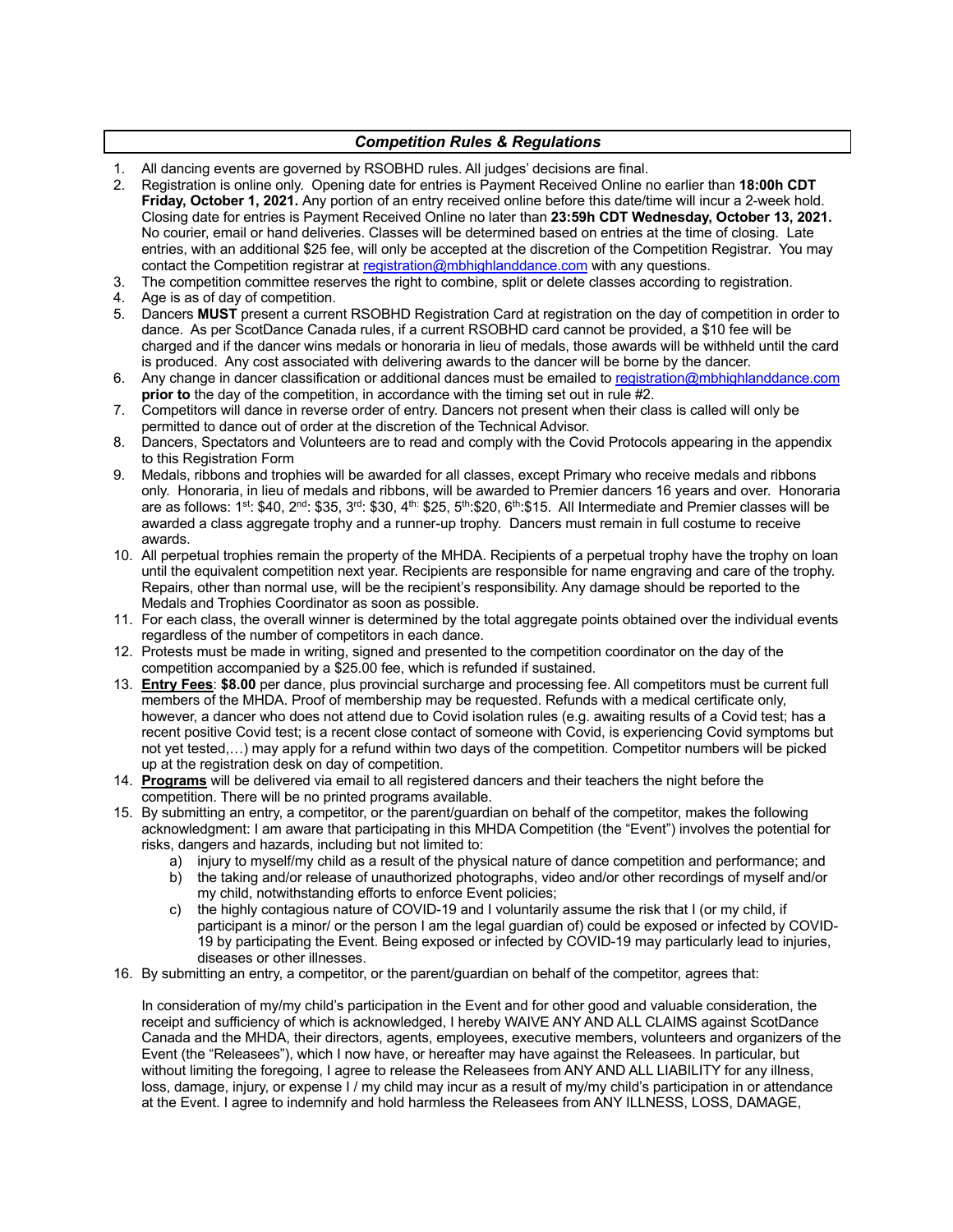INJURY OR EXPENSE, including legal costs, that the Releasees may incur due to my/my child's participation in or attendance at the Event, whether caused by the negligence of the Releasees or otherwise, and whether caused to my child or otherwise. I understand that the Releasees will photograph and otherwise record the Event, its participants and attendees. I consent to and authorize such recording. I further consent to and authorize the Releasees to publish my/my child's image, likeness and information in any medium, including but not limited to photographs, videos, DVDs, and web-casts. I understand that this publication will take place in the public domain, including in printed materials, public announcements, and on the internet.

I specifically consent to the public release of the following information: 1. Name; 2. City, Province, Country of Residence; 3. Tartan; 4. Age; 5. Results.

I acknowledge that by submitting this entry, electronically or otherwise, that I have read this agreement carefully and fully understand it, and agree to all of the above terms and conditions

PLEASE NOTE: In addition to the above terms, all attending the competition venue will be required to complete a Covid declaration form similar to the COVID form found here: mbhighlanddance.com/.../SDC-coviddeclaration.pdf before entry is permitted. More precise details will be provided closer to the time of the competition.

#### *For more information, please visit: www.mbhighlanddance.com*

#### **MHDA would like to invite sponsorship of the class awards or trophies. Please consider supporting our dancers by adding a sponsorship of \$25, \$40 or any amount.**

Registration is online only; however, the following information will be required and may be useful to help you with registration: Name, Address, Postal Code, Phone, Email, Age (on Oct. 23/21), Birthday (M/D/Y), Dancing Classification, RSOBHD Card #, Teacher, Dances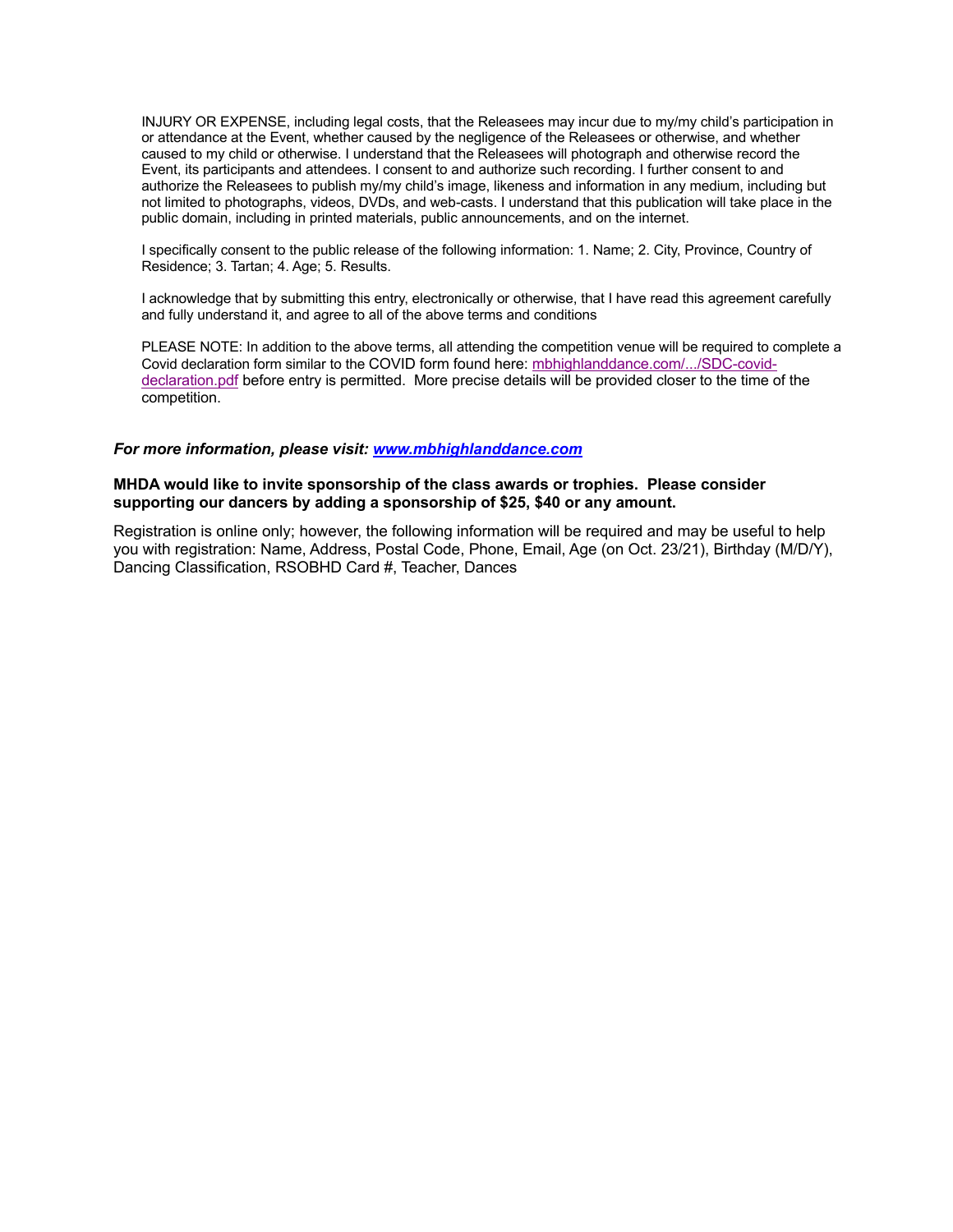# **APPENDIX**

This event is being held in compliance with all provincial health and safety orders as well as facility requirements for Covid-19.

Our goal is to allow our dancers to compete in a safe, calm, inclusive and positive environment. We appreciate unexpected situations will arise on the day that may require action that is meant to protect our dancers, judges, volunteers and other participants.

On the day of the competition, if you or any household family member has symptoms, has been diagnosed as having Covid-19, has been required to quarantine or self-isolate within the previous 14 days– **please stay at home**. Please do not attend if you are feeling unwell, experiencing COVID-like symptoms, or if you have been asked by Public Health to selfisolate.

You may contact the Competition Registrar by email to advise of your situation: registration@mbhighlanddance.com

Please be respectful of all requests or you will be escorted from the facility.

# **Rules for attending MHDA Competitions:**

- ! On the competition day, entry into the competition venue will be allowed *only* after MHDA's designated COVID declaration form (whether electronic or paper) has been completed and proof of identity together with vaccination status have been provided to the satisfaction of the entry screeners. Please bring your own pen.
- $\triangleright$  All spectators and volunteers over 11 years of age and all competitors 18 and older must be doubly vaccinated.
- $\triangleright$  Masks are required to be worn at all times by ALL in attendance. The only exception is for competitors while on stage competing. A bag will be provided to each competitor in which they can place their mask while on stage.
- $\triangleright$  Only those over the age of 11 that are doubly vaccinated, including competitors, will be permitted access to the seating in the auditorium.
- $\triangleright$  On the day of the competition, if you are feeling unwell, experiencing Covid-like symptoms, or if you have been asked by Public Health to self-isolate, please stay home.
- $\triangleright$  If you test positive for Covid within 14 days of the event, you must immediately contact the competition registrar at registration@mbhighlanddance.com
- $\triangleright$  Physical distancing is strongly encouraged at all times while within the facility.
- $\triangleright$  Only one spectator is allowed in the facility with each dancer as crowd size capacity limits are in effect.
- $\triangleright$  All competitors and their spectators are required to exit the facility once their competition events are completed. An exception is where a person may be volunteering, and even then, they must exit once their duties have been completed. If a family has a dancer in the morning and a dancer in the afternoon, please make